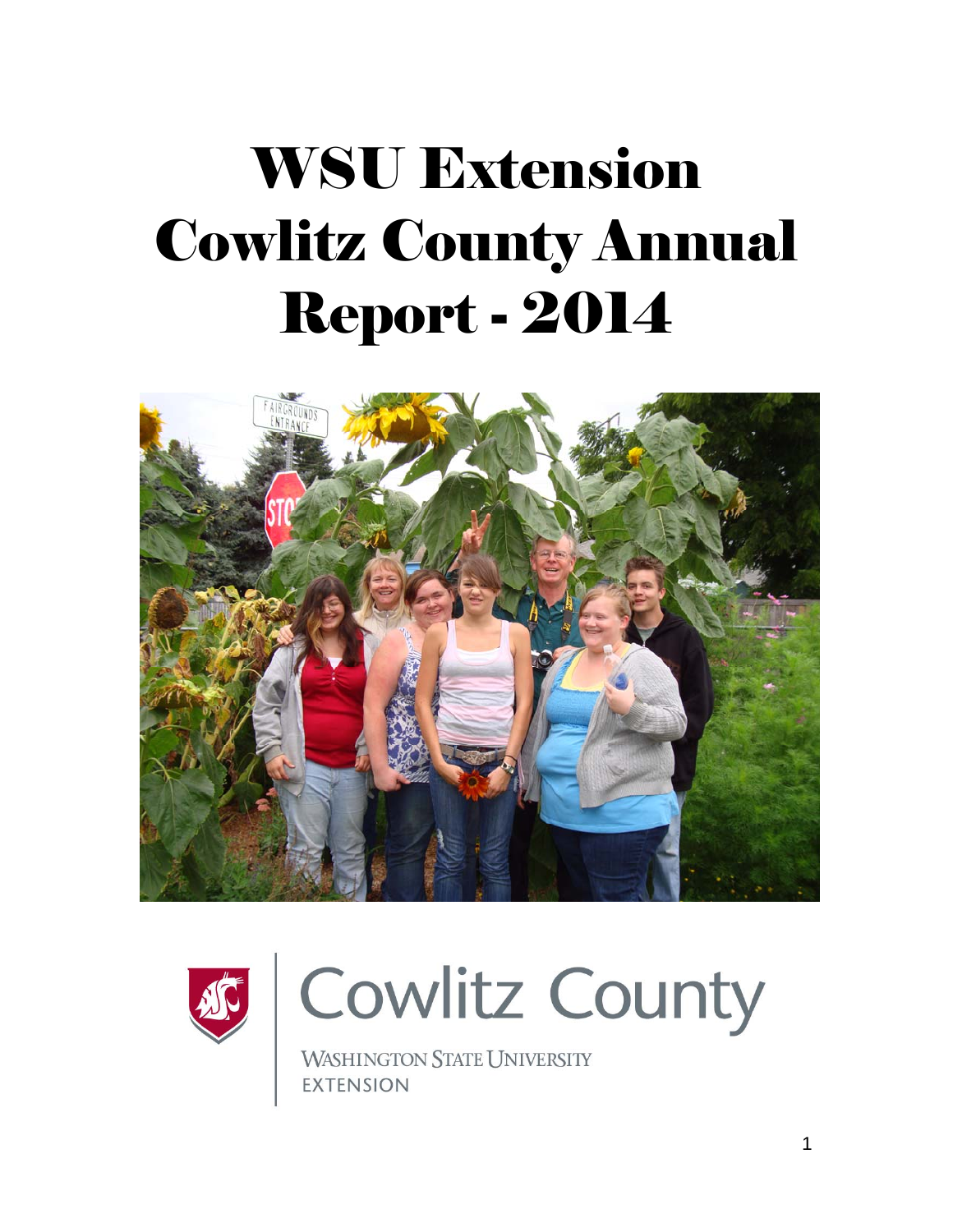# **Washington State University Extension in Cowlitz County is a three-way partnership of Washington State University, Cowlitz County and the United STATES DEPARTMENT OF Agriculture.**

**We provide research-based information and educational programs in the areas of Family Living, Food Safety, 4-H,**  YOUTH DEVELOPMENT, URBAN **Horticulture, Leadership and Community Development.** 

**This report covers selected programs and accomplishments for 2014.**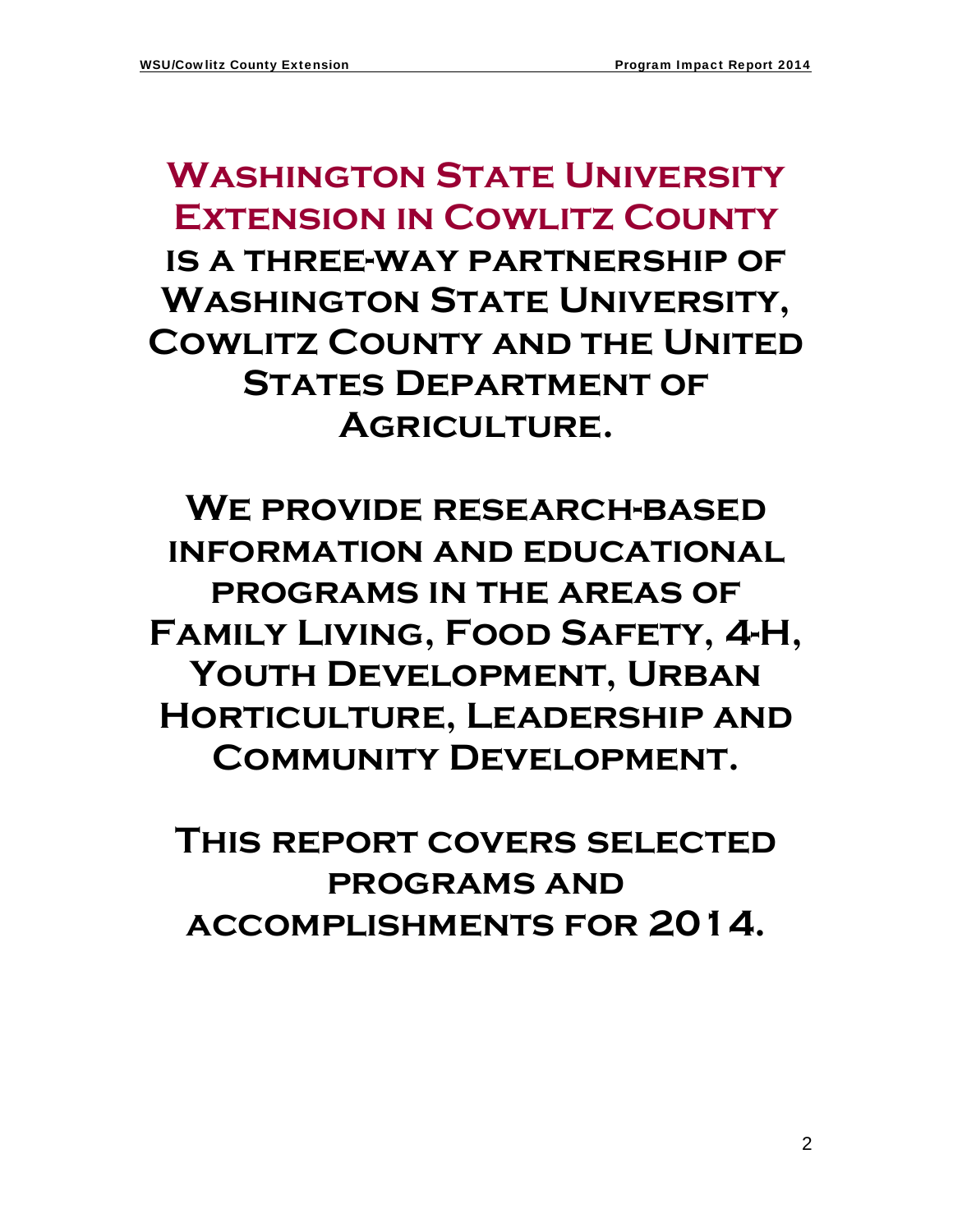# WSU / Cowlitz County Extension Program Impacts 2014

| Small Farm Management - Gary Fredricks  4<br><b>Community Development</b><br>Urban Horticulture Program                                                                                                                                           |
|---------------------------------------------------------------------------------------------------------------------------------------------------------------------------------------------------------------------------------------------------|
| <b>Food Safety and Preservation</b><br>- Sandy Brown, Debbie Fredricks & Tina Thompson 6<br><b>Food Preservation Workshops</b><br><b>Pressure Gauge Testing</b><br>Person in Charge- Food Service Food Safety<br>Food \$ense, Nutrition Education |
| 4-H Club Program<br><b>Cowlitz County "Strengthening Families" Program</b>                                                                                                                                                                        |
| Small Business Development Center - Jerry Petrick 11                                                                                                                                                                                              |

|--|--|

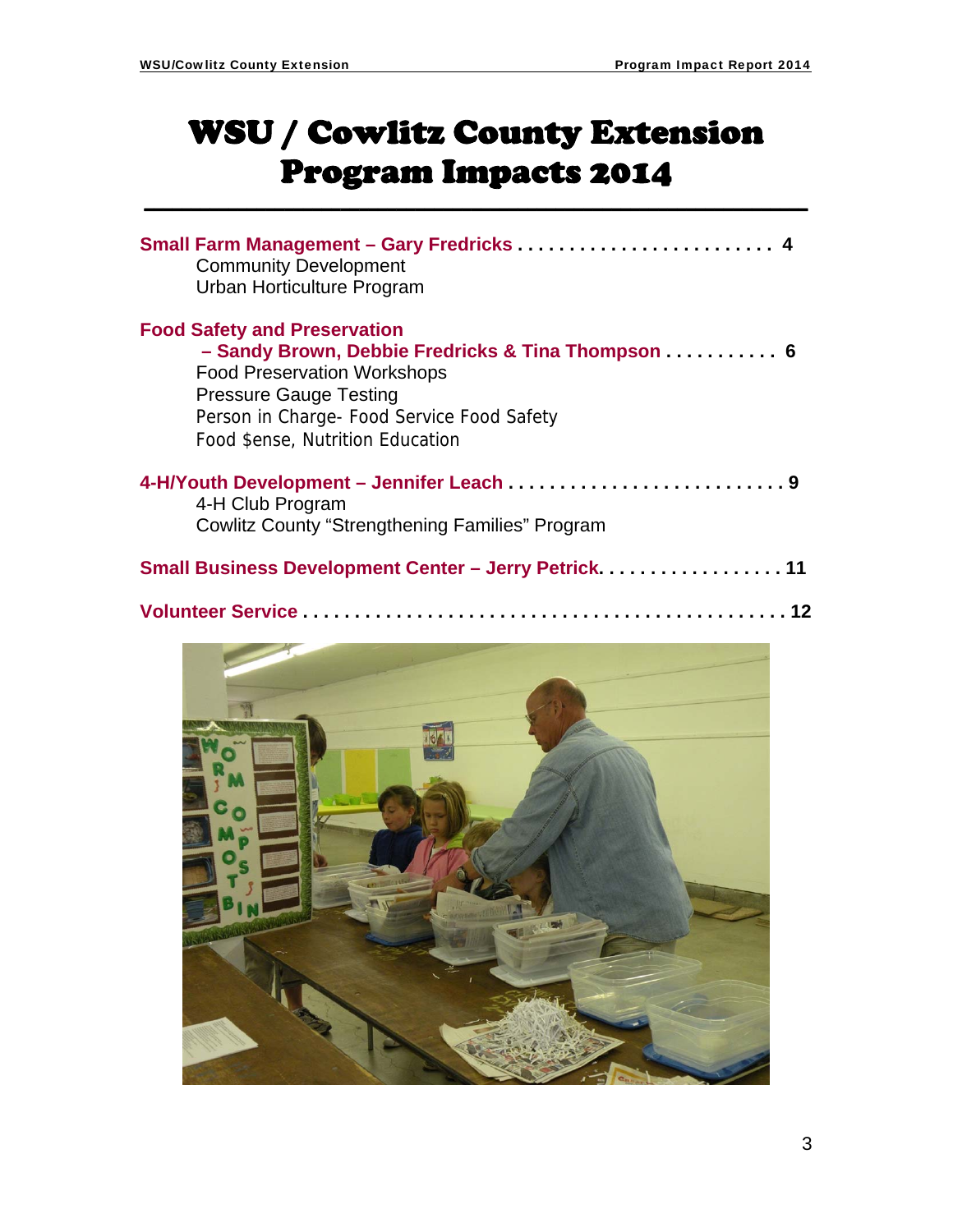# **Community Development**

The public while aware of community concerns will at times lack the resources or organization skills to solve local problems. Faculty worked together to provide programs and form community action committees forums to solved problems facing local communities. **Cowlitz County citizens benefited by:** 

- Working with Cowlitz County Dept. of Solid Wastes, a grant from Dept. of Ecology provided composting bins for \$10.00 (\$75.00 without grant) to the 63 people attended composting training provided by WSU Extension **saving taxpayers \$4,875.**
- **Promoted monthly testing of Silver Lake** secured by funding from the **SLFCD and Cowlitz Co. BOCC** (\$10,000) matched by volunteers help. Water quality information is used to determine specific causes of pollution and focus on specific solutions.
- **281 people gained new knowledge** on controlling diabetes, setting up power of attorney, successfully growing vegetables, using shopping tips to save money.
- **81 people had their canning lid tested with 39%** having a defective pressure gauge. Those with defective gauges had them replaced were retested to confirm the gauge was accurate. Defective pressure gauges results in food not properly preserved causing food to be dumped and food poisoning.
- **13 people completed community projects** that introduced high school seniors to local jobs, used media to denounce drug usage and taught people how to build a 72 hour safety kit by using leadership principals learned through **WSU Leadership Academy**.
- Master Composter training graduated 26 volunteers by securing a \$3,500 Dept. of Ecology grant. Volunteers provided recycling information to 4806 adults, vermi-composting bins to 22 people.

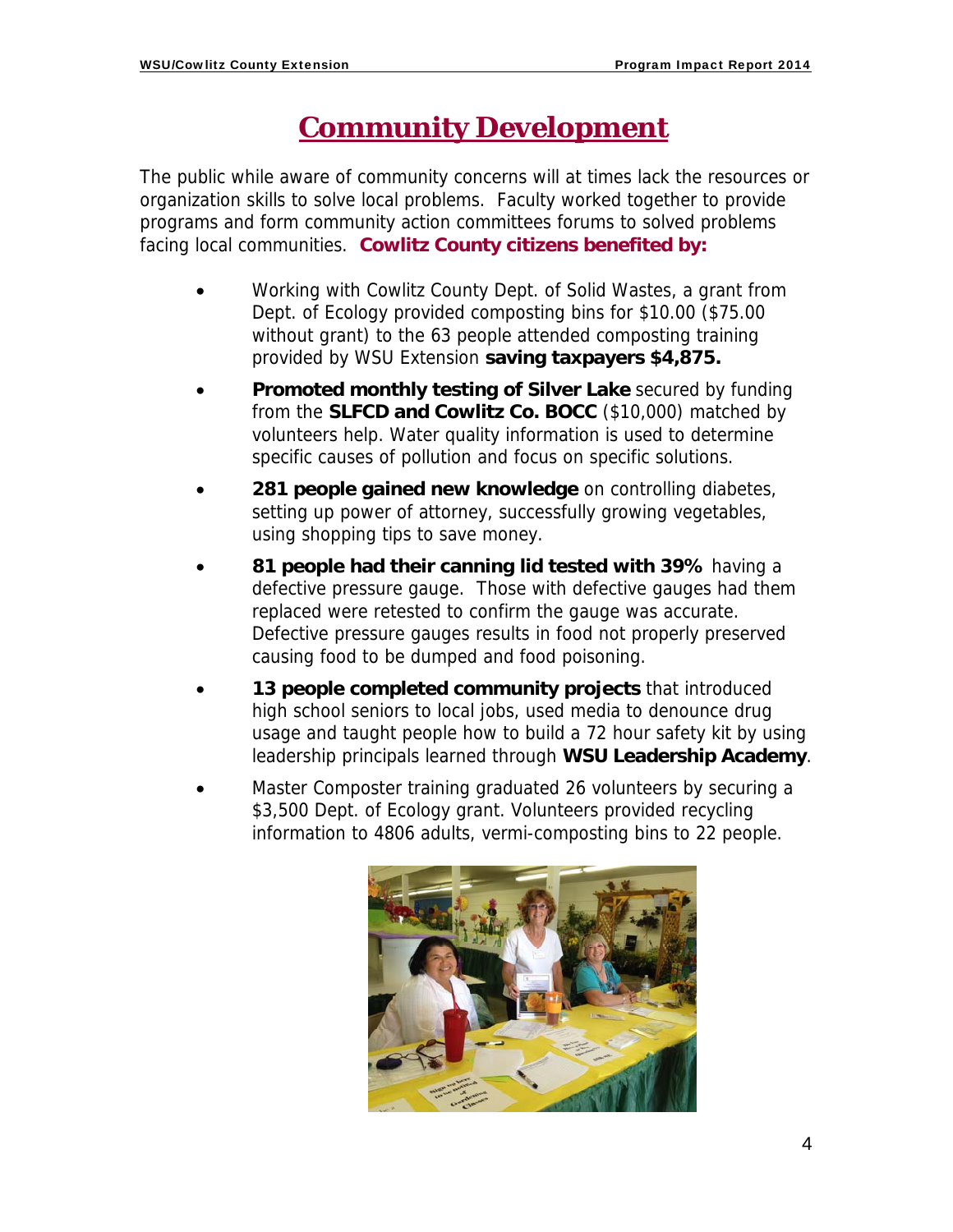# **Urban Horticulture Program**

The WSU Master Gardener Program is a public service program that provides university training to volunteers for the purpose of enabling them to serve their communities through horticulture, gardening and pest management.

# **Cowlitz County citizens benefited by:**

- **723 people gained skills in** composting, increasing produce raised in the garden, raising mason bees, controlling moles, and how to maintain plants for maximizing fruit production reducing household costs and increasing their quality of life.
- Master Gardeners raised and donated over **3,400 pounds of fresh produce was donated** to local food banks **(valued at \$2,600).**
- For the **12 youth participating in the juvenile detention** gardening program, all indicated they had gained greater knowledge of gardening and were able to demonstrate stronger gardening skills.
- A 5 day **Gardening camp was attended by 27 youth** ages 6-11 years old. Youth gained skills in composting, protecting water quality, growing vegetables and protecting plants from disease. Parents of participants indicated that all youth gained knowledge and skills in science and natural resources.

Master Gardeners offered Home VEG (Vegetable Educational Garden) where they **build 10 raised beds at homes (cost at \$2,600)** supplied all the materials, soil and seeds. Families raised an average of **48 pounds of food** per bed.

**90 Master Gardeners provided 40 classes attended by 7,236 people and volunteered 5,325 hours of community service.** 

The Master Gardener volunteers answered the **questions of 331 people** saving people money on reduced pesticide use, increased garden produce raised and fewer plants replaced in their landscape.

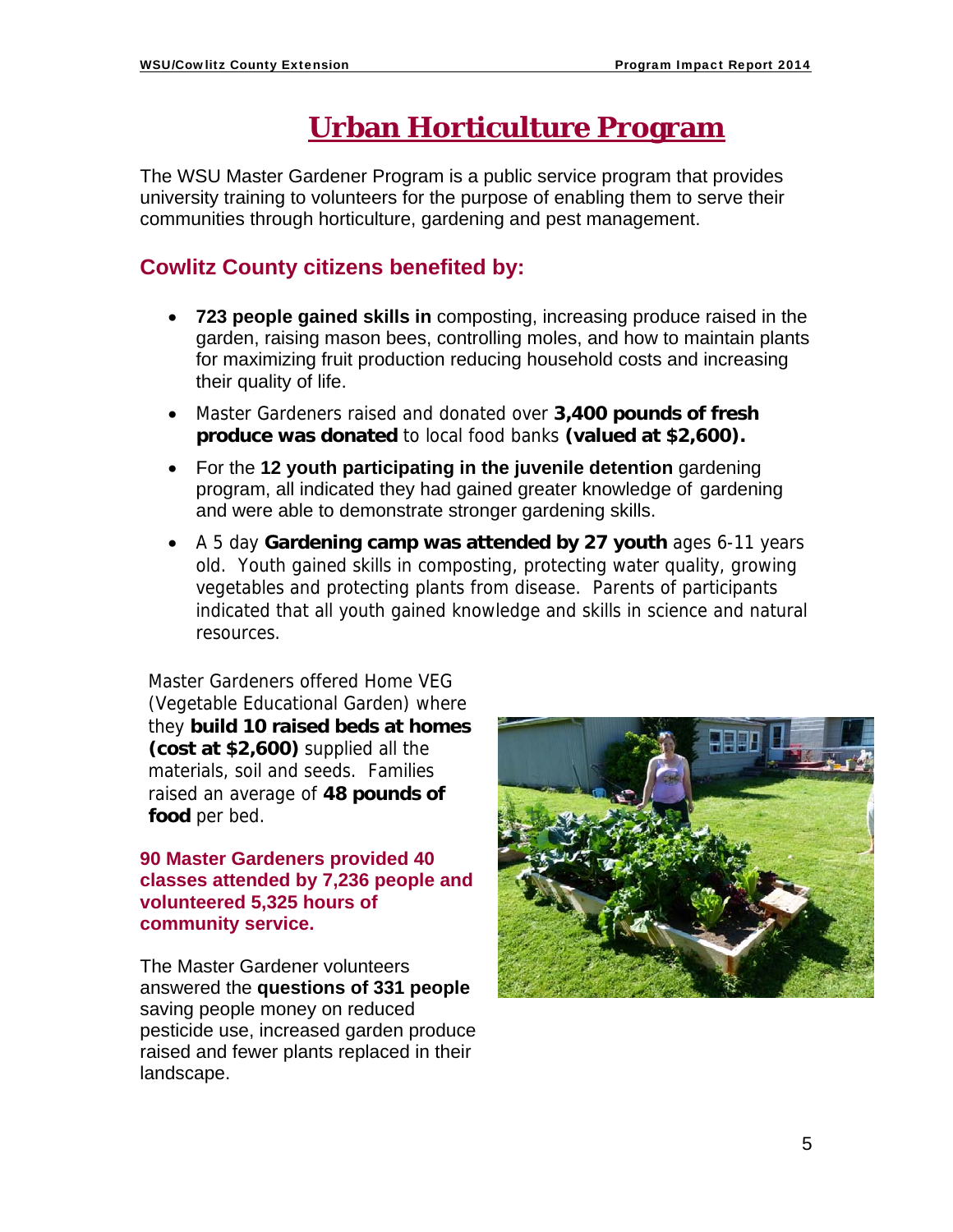# **Food Safety and Preservation**

Growing and preserving one's own food is of increasing interest to people these days. People want to know where their food comes from and what is in it when preserved.

# **Food Preservation Workshops**

- partnered with Bob's Merchandise to offer a six week series of food preservation classes
- Over 400 people attended the workshops learning the basics of preserving foods.
- 100% of the participants indicated they learned something new about preserving foods
- 85% of the participants actually preserved food after each class using the skills learned in class
- 40% of the participants were able to successfully preserve one or more foods for the first time.
- The number of calls and questions regarding home food preservation and food safety as a result of this class has increased 7%.



## **Pressure Gauge Testing:**

Pressure canner dial gauges MUST be checked yearly to be sure they work accurately. If they don't, people could be over or under processing their foods. This could potentially cause a foodborne illness or death resulting from improper preservation.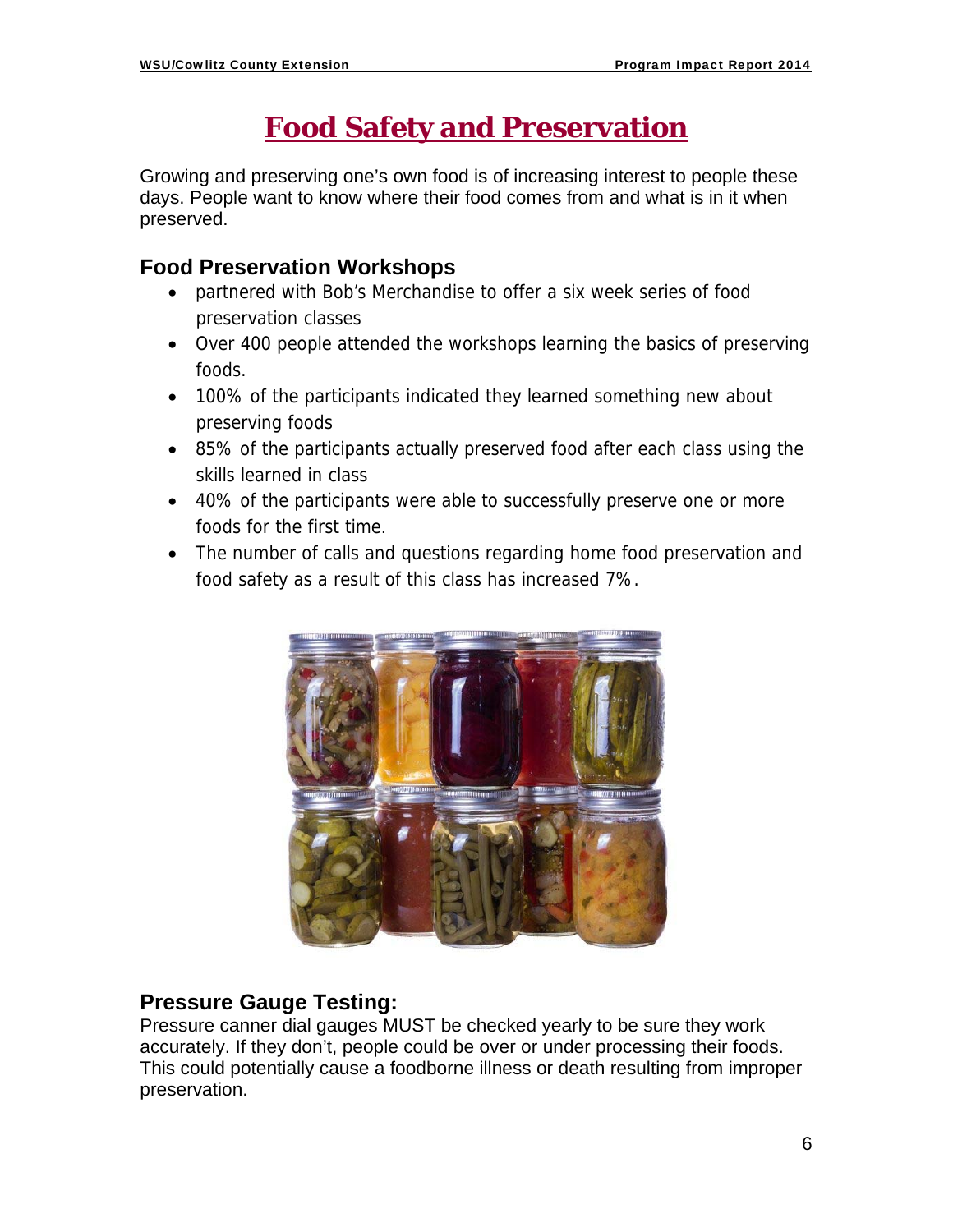- 50 canner gauges were tested
- 25% of them were inaccurate and needed to be replaced
- As a result of replacing the inaccurate one, this reduces the risk of over 50 families from getting ill or dying from foodborne illness or related health issues due to incorrect processing of home preserved foods. The cost of one case of Foodborne illness related to unsafe canning procedures could range from \$10,000 to \$250,000.



## **Person in Charge- Food Service Food Safety**

WSU Extension offered 6 classes in 2014, using the detailed Food Safety curriculum developed by WSU Extension in response the Health Departments request. The class is for anyone working in the Food Service and volunteers preparing food for community events. Twelve Food facilities or agencies that serve food sent employees to the classes. 35 people received certification upon completion of the class.

#### **Citizens benefited by:**

- Food Service Workers trained to prevent foodborne illnesses in the community.
- Food Service Workers are eligible for a 5-year Food Handlers Permit.
- Community events and food facilities in Cowlitz County are following procedures that prevent foodborne illnesses that could result in death or expensive hospitalization, restaurant reputation or potential closing of the facility.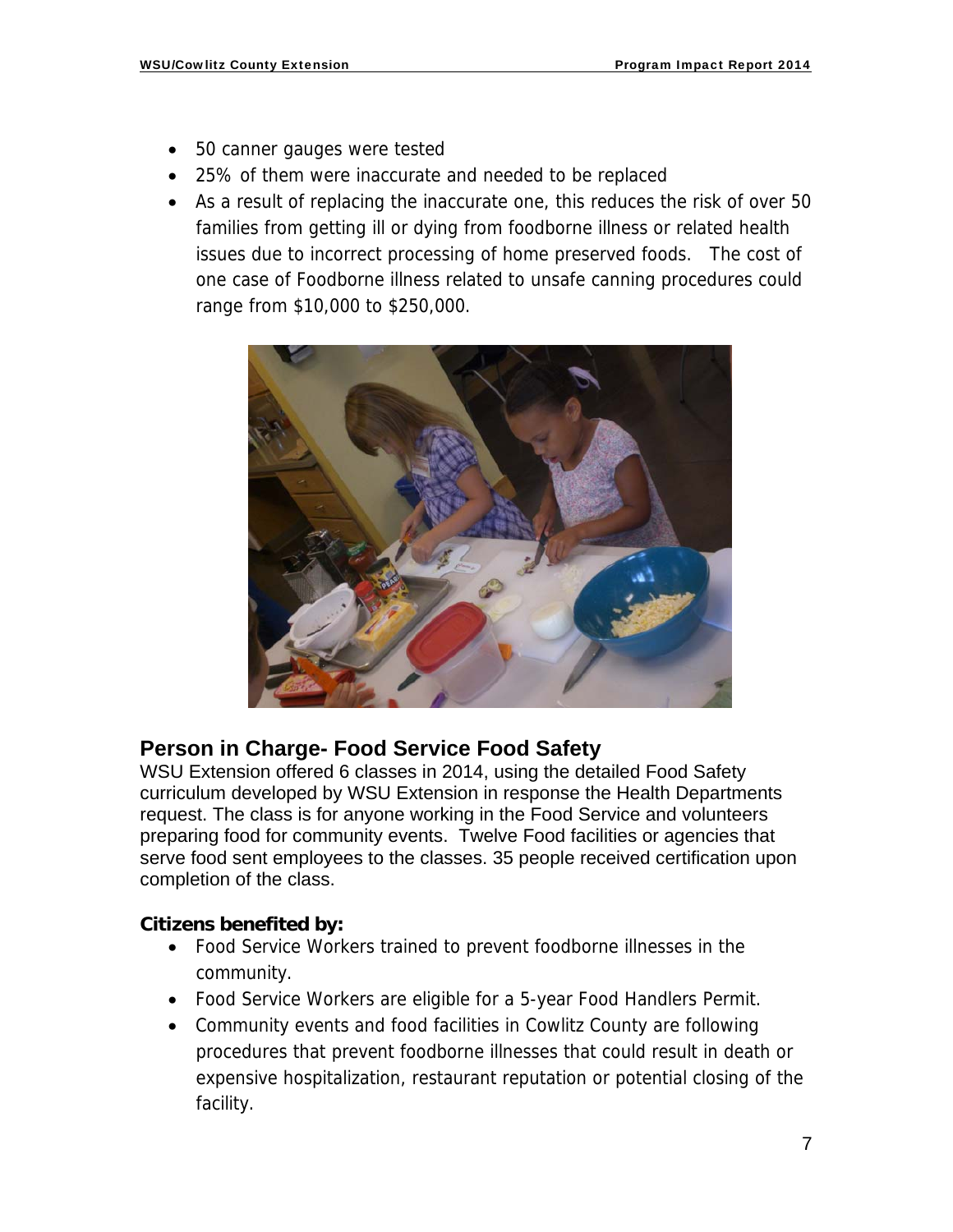# **Food \$ense, Nutrition Education**

WSU Cowlitz County Extension Food \$ense program teaches youth, families, and adults with limited incomes to develop lifelong skills and behaviors that promotes healthy food selection and eating along with leading physically active lifestyles. In 2014 the SNAP-Ed federal grant was put on hold due to the lack of a Farm Bill. In the spring after the Farm Bill was signed, the program started up again. Therefore our outreach was limited due to the lack of funding for over ½ the year.

Two Food \$ense nutrition educators work in 6 elementary schools in grades K-5, to provide nutrition education class series that teach food selection, food budgeting, preparation and menu planning to feed themselves and their families healthy foods within their budgets.

**888 families** were impacted by the Food \$ense program in 2014. Changes in behavior that occurred as a result of our programs in the schools include:

- **310 now use food labels** to compare the nutrition content of food.
- 888 youth now consume fruits and vegetables every day.
- 546 youth now eat breakfast daily before going to school.
- 290 have at least 60 minutes of physical activity most days of the week.
- **888 wash their hands** before eating.
- 295 now wash fruits and vegetables before eating them



Parents report the following changes in behavior occurred after reading the parent newsletter and hearing about what their child learned in class.

- **520 eat more meals together as a family**.
- 479 use MyPlate for selecting healthy snacks and meals.
- 470 tried new recipes using new foods.
- 603 eat more fruits and vegetables every day.
- 657 read nutrition labels more often when choosing foods.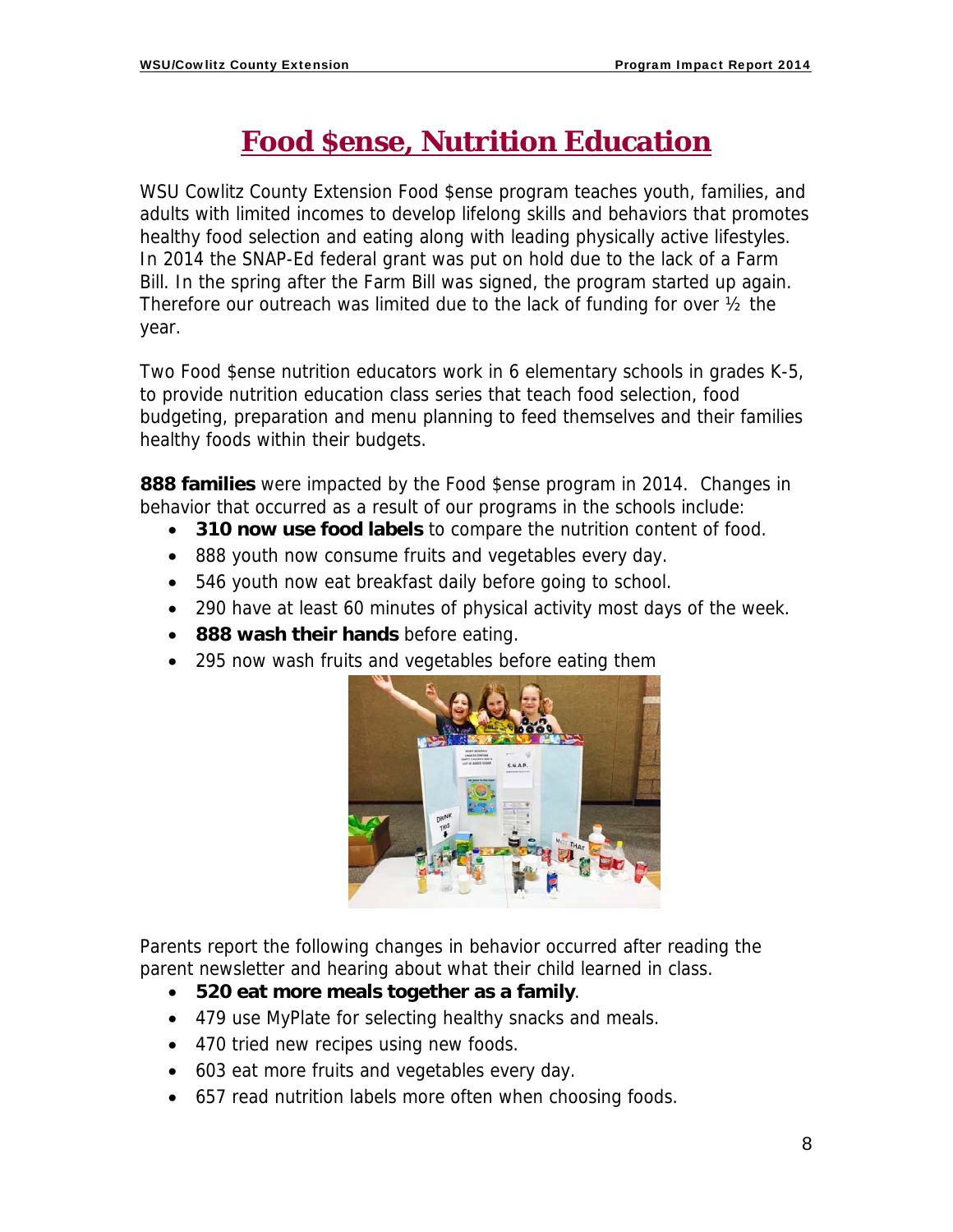# **Cowlitz County 4-H Youth Program**

# **Background**

Eight years of national longitudinal research on 4H youth development indicates that 4H helps young people **excel beyond their peers** in the area of healthy behaviors; excelling in school including the sciences; and improving their communities [Dr. Richard Lerner, Tufts University]. To achieve these impressive outcomes, our Cowlitz County 4H volunteers work with youth in the framework of the "four Essential Elements" of positive youth development which are Belonging/Bonding, Mastery, Leadership/Independence, Generosity.

# **Activities/Outputs**

- A total of 664 youth in 4-H reaching 3% of the K-12<sup>th</sup> grade youth in Cowlitz County
- **105 4-H volunteers** with 95 in 4H Volunteer Club Program and 10 Sewing and Textile volunteers providing 5,750 volunteer hours
- **236 youth** are in the year-long 4H volunteer led club program
- "Outreach 4H Programs" ranging from after school 4H clubs to day camps to school enrichment had **428 4H youth a minimum of 2,568 contact hours**.
	- o For the 4-H AmeriCorps Outreach programs such as 4H clubs after school **183**  youth met at least once per week during the school year. Programming sites include several high poverty elementary



and middle schools in Longview and Kelso school districts, Youth Services/Juvenile Center transitional classroom.

- o **205** youth participated in short term special interest programs or day camp programs
- o **40 youth** participated in sewing programs provided by the 4H Sewing and Textile volunteers at Monticello Middle School, Loowit High School, Summer Sew, and Saturday Sew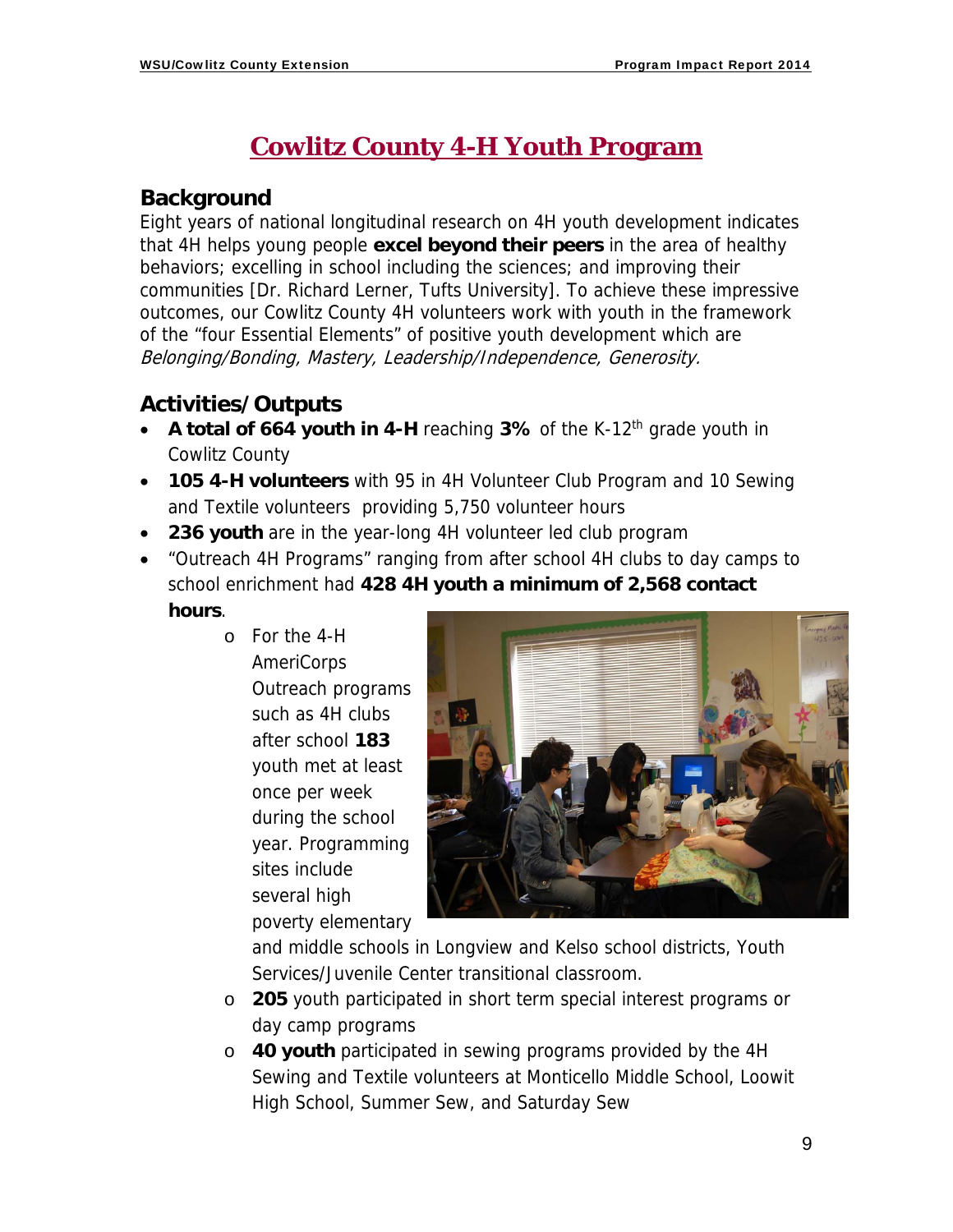### **4-H Impacts**

- **No** 4H middle school or high school age member is in the juvenile system.
- **100%** of the 12 senior members in Cowlitz County graduated from high school with 100% are going to **college and/or working** as indicated in the state wide 4H graduation survey, as compared to 80% of statewide 4H youth.
- **57** 4H members did public presentations at the 4-H demonstration contest with 95% receiving an "excellent" (blue) rating/score. This indicates high level of mastery in the areas of research, public speaking, and organizing.
- Of the **183** youth served in the 4H AmeriCorps outreach program doing project activities such as foods and nutrition, creative arts, and recycling, to name few, the participants and/or their parents have stated that they have a sense of belonging/bonding to the program and/or to the staff person; increased sense of mastery, problem solving/critical thinking skills; and increased self confidence
- **90%** of the **40** participants in the respective sewing programs have applied their math and/or problem solving skills to successfully complete quilts and other sewing items at a blue ribbon standard of "excellent".
- In general, Cowlitz County 4H members have increased levels of life skill development in critical thinking, problem solving, working with others, and managing time



#### **Parent Education—Strengthening Families**

An RFP was submitted to Cowlitz County Health and Human Services for the Strengthening Families program (SFP) for **\$89,000** for 2014-2016. The grant includes delivery of 8 programs, 8 three month booster sessions, 6 six month booster sessions targeted towards middle schools in Cowlitz County. A ½ time contracted project coordinator is providing coordination through with 7 trained SFP facilitators teaching parents and middle school youth. The 4H AmeriCorps outreach coordinator provides 4H activities to the K-5<sup>th</sup> graders.

Preliminary evaluation results show from the most recently completed program in late 2014 at Monticello Middle School—with 12 parents attending, 63% stated that their family tension had decreased over the 7 week program. WSU Human Development will be doing a very extensive evaluation of the programs of both the parents and youth, with results available later in 2015.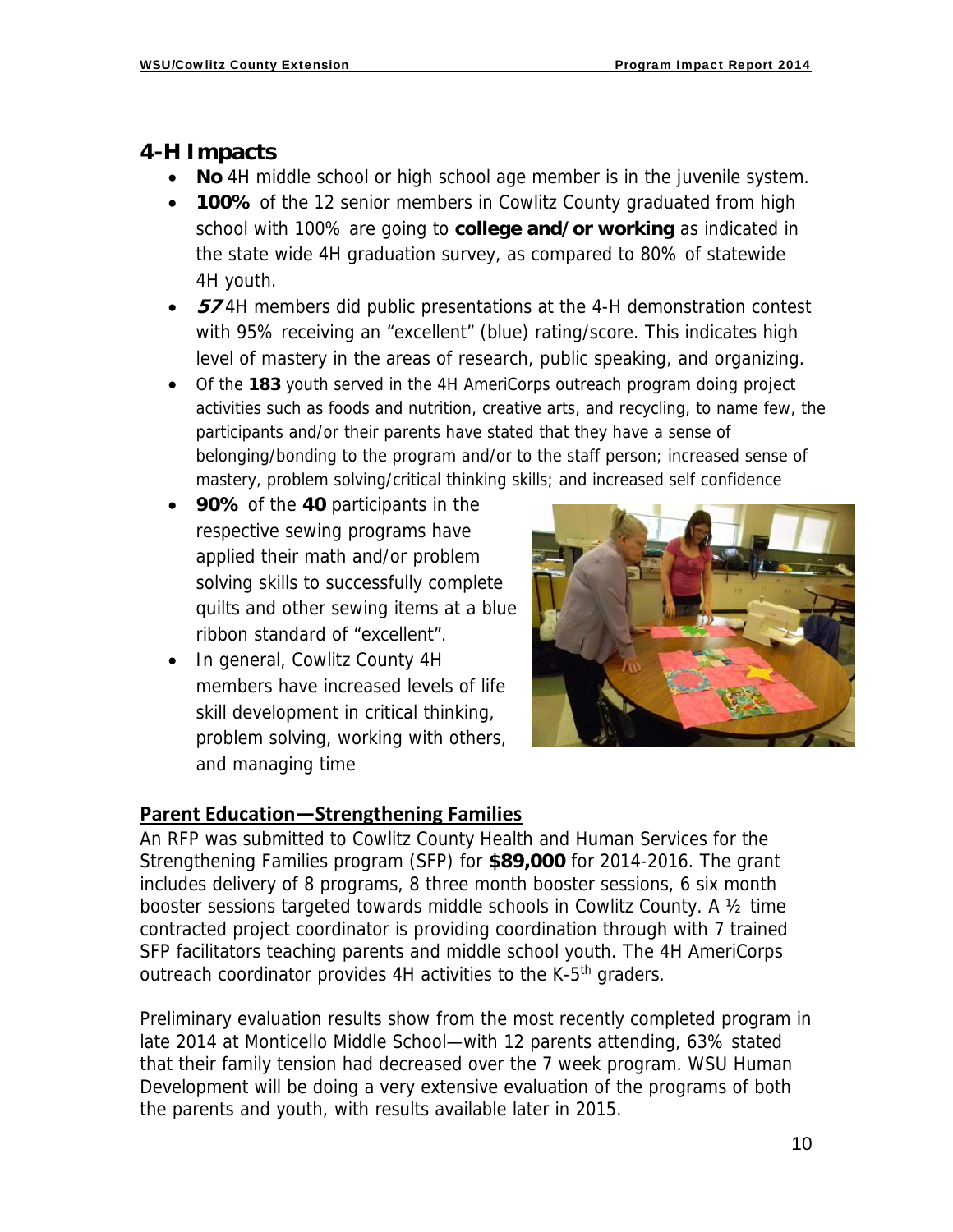# **Small Business Development Center**



Small Business Development Centers (SBDCs) provide a wide array of technical assistance to small businesses and aspiring entrepreneurs supporting business performance and sustainability and enhancing the creation of new businesses entities. These small businesses in turn foster local and regional economic development through job creation and retention as a result of the extensive oneon-one long-term counseling, training and specialized services they receive from the SBDCs. The SBDCs are made up of a unique collaboration of SBA, state and local governments, and private sector funding resources. The Washington SBDC Network has been operated by Washington State University for more than 30 years.

SBDCs provide services such as development of business plans, manufacturing assistance, financial packages, and procurement contracts. Special emphasis areas include international trade and export assistance; e-commerce; technology transfer; assistance for veterans, including reservists, active duty, and disabled personnel returning from deployment; disaster recovery assistance; IRS, EPA, and OSHA regulatory compliance; research and development as well as market research.

#### **During 2014 across Cowlitz County, the SBDC had:**

- 2 Published Success Stories
- 12 Prepared and Submitted Subject Matter Expert Articles
- 6 Community Presentations/Workshops
- Served 216 Clients

#### **SBDC Client Economic Impacts:**

- \$5.0 Million in Capital Formation
- 63 Direct Jobs Created/Saved
- 10 New businesses formed